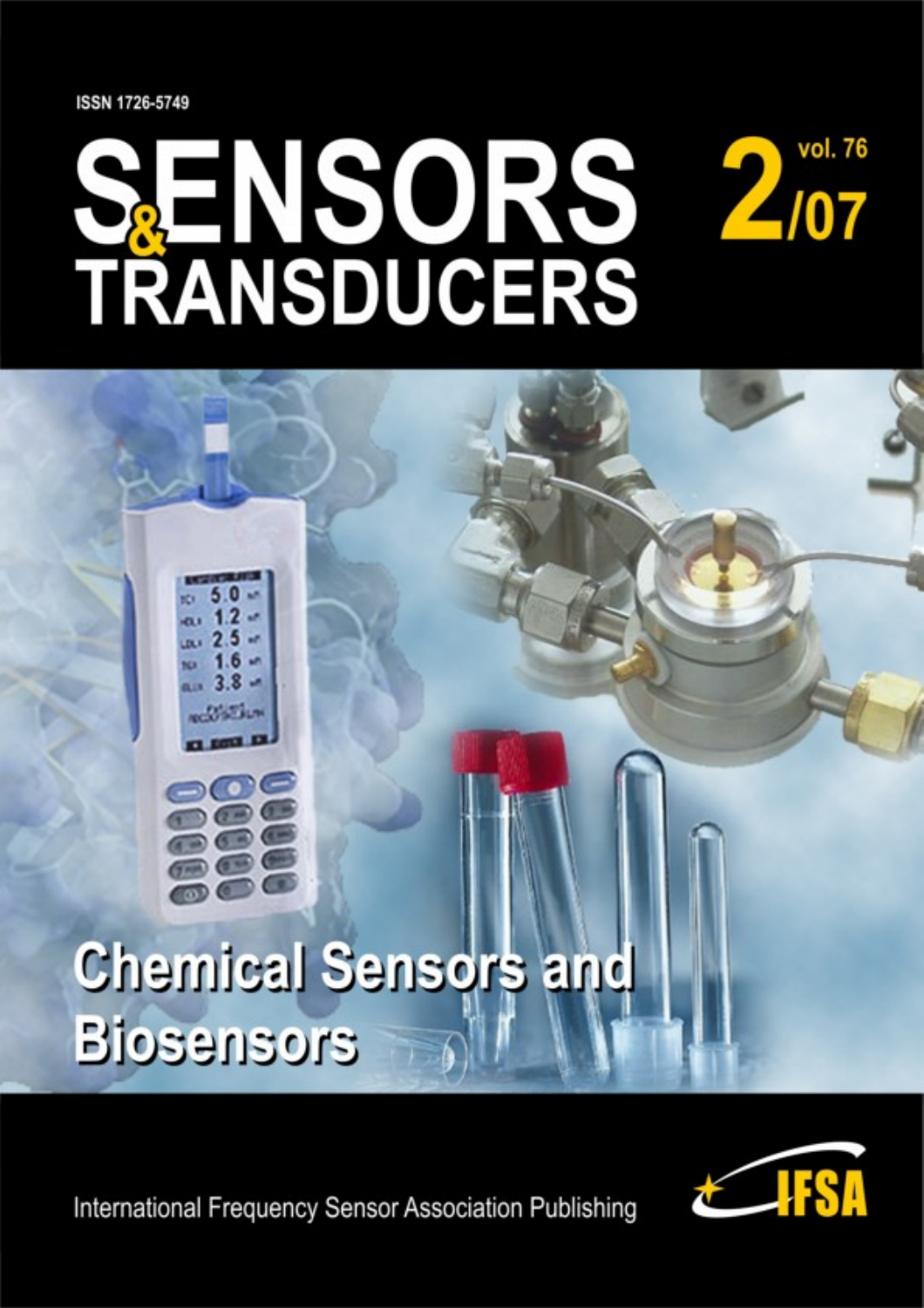

# **Sensors & Transducers**

**Volume 76 Issue 2 February 2007**

#### **www.sensorsportal.com ISSN 1726-5479**

**Editor-in-Chief:** professor Sergey Y. Yurish, phone: +34 696067716, fax: +34 93 4011989, e-mail: editor@sensorsportal.com

**Editors** 

Ferrari, Vitorio, Universitá di Brescia, Italy Katz, Evgeny, Clarkson University, USA

**Editors for North America**  Datskos, Panos G., Oak Ridge National Laboratory, USA Fabien, J. Josse, Marquette University, USA

**Editor South America**  Costa-Felix, Rodrigo, Inmetro, Brazil

**Editor for Eastern Europe**  Sachenko, Anatoly, Ternopil State Economic University, Ukraine

**Editor for Asia**  Ohyama, Shinji, Tokyo Institute of Technology, Japan

#### **Editorial Advisory Board**

**Abdul Rahim, Ruzairi,** Universiti Teknologi, Malaysia **Ahmad, Mohd Noor,** Nothern University of Engineering, Malaysia **Annamalai, Karthigeyan,** National Institute of Advanced Industrial Science and Technology, Japan **Arcega, Francisco,** University of Zaragoza, Spain **Arguel, Philippe,** CNRS, France **Ahn, Jae-Pyoung**, Korea Institute of Science and Technology, Korea **Arndt, Michael,** Robert Bosch GmbH, Germany **Ascoli, Giorgio,** George Mason University, USA **Atalay, Selcuk,** Inonu University, Turkey **Atghiaee, Ahmad,** University of Tehran, Iran **Augutis, Vygantas**, Kaunas University of Technology, Lithuania **Avachit, Patil Lalchand**, North Maharashtra University, India **Ayesh, Aladdin,** De Montfort University, UK **Bahreyni, Behraad,** University of Manitoba, Canada **Baoxian, Ye,** Zhengzhou University, China **Barford, Lee,** Agilent Laboratories, USA **Barlingay, Ravindra,** Priyadarshini College of Engineering and Architecture, India **Basu, Sukumar,** Jadavpur University, India **Beck, Stephen,** University of Sheffield, UK **Ben Bouzid, Sihem,** Institut National de Recherche Scientifique, Tunisia **Binnie, T. David,** Napier University, UK **Bischoff, Gerlinde,** Inst. Analytical Chemistry, Germany **Bodas, Dhananjay,** IMTEK, Germany **Borges Carval, Nuno,** Universidade de Aveiro, Portugal **Bousbia-Salah, Mounir,** University of Annaba, Algeria **Bouvet, Marcel,** CNRS – UPMC, France **Brudzewski, Kazimierz,** Warsaw University of Technology, Poland **Cai, Chenxin,** Nanjing Normal University, China **Cai, Qingyun,** Hunan University, China **Campanella, Luigi,** University La Sapienza, Italy **Carvalho, Vitor,** Minho University, Portugal **Cecelja, Franjo,** Brunel University, London, UK **Cerda Belmonte, Judith,** Imperial College London, UK **Chakrabarty, Chandan Kumar,** Universiti Tenaga Nasional, Malaysia **Chakravorty, Dipankar,** Association for the Cultivation of Science, India **Changhai, Ru,** Harbin Engineering University, China **Chaudhari, Gajanan,** Shri Shivaji Science College, India **Chen, Rongshun,** National Tsing Hua University, Taiwan **Cheng, Kuo-Sheng,** National Cheng Kung University, Taiwan **Chiriac, Horia,** National Institute of Research and Development, Romania **Chowdhuri, Arijit,** University of Delhi, India **Chung, Wen-Yaw,** Chung Yuan Christian University, Taiwan **Corres, Jesus,** Universidad Publica de Navarra, Spain **Cortes, Camilo A.**, Universidad de La Salle, Colombia **Courtois, Christian,** Universite de Valenciennes, France **Cusano, Andrea,** University of Sannio, Italy **D'Amico, Arnaldo,** Università di Tor Vergata, Italy **De Stefano, Luca,** Institute for Microelectronics and Microsystem, Italy **Deshmukh, Kiran,** Shri Shivaji Mahavidyalaya, Barshi, India **Kang, Moonho,** Sunmoon University, Korea South

**Dickert, Franz L.,** Vienna University, Austria **Dieguez, Angel,** University of Barcelona, Spain **Dimitropoulos, Panos,** University of Thessaly, Greece **Ding Jian, Ning,** Jiangsu University, China **Djordjevich, Alexandar,** City University of Hong Kong, Hong Kong **Donato, Nicola,** University of Messina, Italy **Donato, Patricio,** Universidad de Mar del Plata, Argentina **Dong, Feng,** Tianjin University, China **Drljaca, Predrag,** Instersema Sensoric SA, Switzerland **Dubey, Venketesh,** Bournemouth University, UK **Enderle, Stefan,** University of Ulm and KTB mechatronics GmbH, Germany **Erdem, Gursan K. Arzum,** Ege University, Turkey **Erkmen, Aydan M.,** Middle East Technical University, Turkey **Estelle, Patrice,** Insa Rennes, France **Estrada, Horacio,** University of North Carolina, USA **Faiz, Adil,** INSA Lyon, France **Fericean, Sorin**, Balluff GmbH, Germany **Fernandes, Joana M.,** University of Porto, Portugal **Francioso, Luca,** CNR-IMM Institute for Microelectronics and Microsystems, Italy **Fu, Weiling,** South-Western Hospital, Chongqing, China **Gaura, Elena,** Coventry University, UK **Geng, Yanfeng,** China University of Petroleum, China **Gole, James,** Georgia Institute of Technology, USA **Gong, Hao,** National University of Singapore, Singapore **Gonzalez de la Ros, Juan Jose,** University of Cadiz, Spain **Granel, Annette,** Goteborg University, Sweden **Graff, Mason,** The University of Texas at Arlington, USA **Guan, Shan,** Eastman Kodak, USA **Guillet, Bruno,** University of Caen, France **Guo, Zhen,** New Jersey Institute of Technology, USA **Gupta, Narendra Kumar,** Napier University, UK **Hadjiloucas, Sillas,** The University of Reading, UK **Hashsham, Syed,** Michigan State University, USA **Hernandez, Alvaro,** University of Alcala, Spain **Hernandez, Wilmar,** Universidad Politecnica de Madrid, Spain **Homentcovschi, Dorel**, SUNY Binghamton, USA **Horstman, Tom,** U.S. Automation Group, LLC, USA **Hsiai, Tzung (John),** University of Southern California, USA **Huang, Jeng-Sheng,** Chung Yuan Christian University, Taiwan **Huang, Star,** National Tsing Hua University, Taiwan **Huang, Wei,** PSG Design Center, USA **Hui, David,** University of New Orleans, USA **Jaffrezic-Renault, Nicole,** Ecole Centrale de Lyon, France **Jaime Calvo-Galleg, Jaime,** Universidad de Salamanca, Spain **James, Daniel,** Griffith University, Australia **Janting, Jakob,** DELTA Danish Electronics, Denmark **Jiang, Liudi,** University of Southampton, UK **Jiao, Zheng,** Shanghai University, China **John, Joachim,** IMEC, Belgium **Kalach, Andrew,** Voronezh Institute of Ministry of Interior, Russia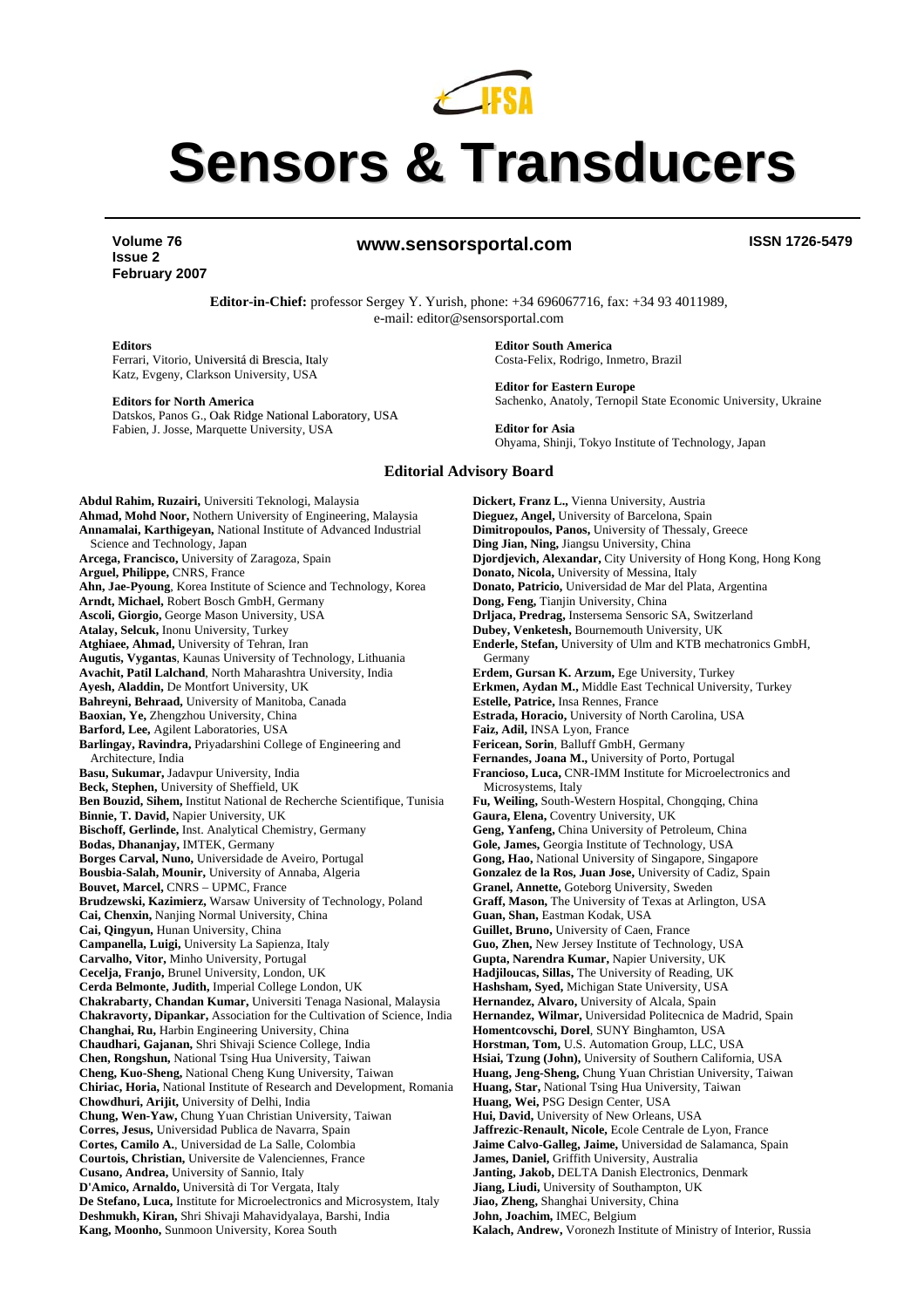**Kaniusas, Eugenijus,** Vienna University of Technology, Austria **Katake, Anup**, Texas A&M University, USA **Kausel, Wilfried,** University of Music, Vienna, Austria **Kavasoglu, Nese,** Mugla University, Turkey **Ke, Cathy,** Tyndall National Institute, Ireland **Khan, Asif,** Aligarh Muslim University, Aligarh, India **Kim, Min Young,** Koh Young Technology, Inc., Korea South **Ko, Sang Choon,** Electronics and Telecommunications Research Institute, Korea South **Kockar, Hakan,** Balikesir University, Turkey **Kotulska, Malgorzata,** Wroclaw University of Technology, Poland **Kratz, Henrik,** Uppsala University, Sweden **Kumar, Arun,** University of South Florida, USA **Kumar, Subodh,** National Physical Laboratory, India **Kung, Chih-Hsien,** Chang-Jung Christian University, Taiwan **Lacnjevac, Caslav,** University of Belgrade, Serbia **Laurent, Francis,** IMEC , Belgium **Lay-Ekuakille, Aime,** University of Lecce, Italy **Lee, Jang Myung,** Pusan National University, Korea South **Li, Genxi,** Nanjing University, China **Li, Hui,** Shanghai Jiaotong University, China **Li, Xian-Fang,** Central South University, China **Liang, Yuanchang,** University of Washington, USA **Liawruangrath, Saisunee,** Chiang Mai University, Thailand **Liew, Kim Meow,** City University of Hong Kong, Hong Kong **Lin, Hermann**, National Kaohsiung University, Taiwan **Lin, Paul**, Cleveland State University, USA **Linderholm, Pontus,** EPFL - Microsystems Laboratory, Switzerland **Liu, Aihua,** Michigan State University, USA **Liu Changgeng,** Louisiana State University, USA **Liu, Cheng-Hsien**, National Tsing Hua University, Taiwan **Liu, Songqin**, Southeast University, China **Lodeiro, Carlos,** Universidade NOVA de Lisboa, Portugal **Lorenzo, Maria Encarnacio**, Universidad Autonoma de Madrid, Spain **Ma, Zhanfang,** Northeast Normal University, China **Majstorovic, Vidosav,** University of Belgrade, Serbia **Marquez, Alfredo,** Centro de Investigacion en Materiales Avanzados, Mexico **Matay, Ladislav**, Slovak Academy of Sciences, Slovakia **Mathur, Prafull,** National Physical Laboratory, India **Maurya, D.K.,** Institute of Materials Research and Engineering, Singapore **Mekid, Samir**, University of Manchester, UK **Mendes, Paulo,** University of Minho, Portugal **Mennell, Julie,** Northumbria University, UK **Mi, Bin**, Boston Scientific Corporation, USA **Minas, Graca,** University of Minho, Portugal **Moghavvemi, Mahmoud,** University of Malaya, Malaysia **Mohammadi, Mohammad-Reza**, University of Cambridge, UK **Molina Flores, Esteban,** Benemirita Universidad Autonoma de Puebla, Mexico **Moradi, Majid,** University of Kerman, Iran **Morello, Rosario,** DIMET, University "Mediterranea" of Reggio Calabria, Italy **Mounir, Ben Ali,** University of Sousse, Tunisia **Mukhopadhyay, Subhas**, Massey University, New Zealand **Neelamegam, Periasamy**, Sastra Deemed University, India **Neshkova, Milka**, Bulgarian Academy of Sciences, Bulgaria **Oberhammer, Joachim**, Royal Institute of Technology, Sweden **Ould Lahoucin,** University of Guelma, Algeria **Pamidighanta, Sayanu,** Bharat Electronics Limited (BEL), India **Pan, Jisheng,** Institute of Materials Research & Engineering, Singapore **Park, Joon-Shik,** Korea Electronics Technology Institute, Korea South **Pereira, Jose Miguel**, Instituto Politecnico de Setebal, Portugal **Petsev, Dimiter**, University of New Mexico, USA **Pogacnik, Lea**, University of Ljubljana, Slovenia **Post, Michael,** National Research Council, Canada **Prance, Robert,** University of Sussex, UK **Prasad, Ambika,** Gulbarga University, India **Prateepasen, Asa**, Kingmoungut's University of Technology, Thailand **Pullini, Daniele**, Centro Ricerche FIAT, Italy **Pumera, Martin**, National Institute for Materials Science, Japan **Radhakrishnan, S.** National Chemical Laboratory, Pune, India **Rajanna, K.,** Indian Institute of Science, India **Ramadan, Qasem,** Institute of Microelectronics, Singapore **Rao, Basuthkar,** Tata Inst. of Fundamental Research, India **Reig, Candid**, University of Valencia, Spain **Restivo, Maria Teresa,** University of Porto, Portugal **Rezazadeh, Ghader,** Urmia University, Iran **Robert, Michel**, University Henri Poincare, France

**Rodriguez, Angel**, Universidad Politecnica de Cataluna, Spain **Rothberg, Steve**, Loughborough University, UK **Royo, Santiago**, Universitat Politecnica de Catalunya, Spain **Sadana, Ajit**, University of Mississippi, USA **Sandacci, Serghei,** Sensor Technology Ltd., UK **Sapozhnikova, Ksenia**, D.I.Mendeleyev Institute for Metrology, Russia **Saxena, Vibha**, Bhbha Atomic Research Centre, Mumbai, India **Schneider, John K.,** Ultra-Scan Corporation, USA **Seif, Selemani,** Alabama A & M University, USA **Seifter, Achim,** Los Alamos National Laboratory, USA **Shearwood, Christopher**, Nanyang Technological University, Singapore **Shin, Kyuho**, Samsung Advanced Institute of Technology, Korea **Shmaliy, Yuriy**, Kharkiv National University of Radio Electronics, Ukraine **Silva Girao, Pedro**, Technical University of Lisbon Portugal **Slomovitz, Daniel**, UTE, Uruguay **Smith, Martin,** Open University, UK **Soleymanpour, Ahmad,** Damghan Basic Science University, Iran **Somani, Prakash R.,** Centre for Materials for Electronics Technology, India **Srinivas, Talabattula,** Indian Institute of Science, Bangalore, India **Srivastava, Arvind K.,** Northwestern University **Stefan-van Staden, Raluca-Ioana**, University of Pretoria, South Africa **Sumriddetchka, Sarun,** National Electronics and Computer Technology Center, Thailand **Sun, Chengliang,** Polytechnic University, Hong-Kong **Sun, Dongming,** Jilin University, China **Sun, Junhua,** Beijing University of Aeronautics and Astronautics, China **Sun, Zhiqiang,** Central South University, China **Suri, C. Raman,** Institute of Microbial Technology, India **Sysoev, Victor**, Saratov State Technical University, Russia **Szewczyk, Roman,** Industrial Research Institute for Automation and Measurement, Poland **Tan, Ooi Kiang,** Nanyang Technological University, Singapore, **Tang, Dianping,** Southwest University, China **Tang, Jaw-Luen,** National Chung Cheng University, Taiwan **Thumbavanam Pad, Kartik**, Carnegie Mellon University, USA **Tsiantos, Vassilios**, Technological Educational Institute of Kaval, Greece **Tsigara, Anna,** National Hellenic Research Foundation, Greece **Twomey, Karen,** University College Cork, Ireland **Valente, Antonio,** University, Vila Real, - U.T.A.D., Portugal **Vaseashta, Ashok**, Marshall University, USA **Vazques, Carmen,** Carlos III University in Madrid, Spain **Vieira, Manuela**, Instituto Superior de Engenharia de Lisboa, Portugal **Vigna, Benedetto**, STMicroelectronics, Italy **Vrba, Radimir**, Brno University of Technology, Czech Republic **Wandelt, Barbara**, Technical University of Lodz, Poland **Wang, Jiangping,** Xi'an Shiyou University, China **Wang, Kedong,** Beihang University, China **Wang, Liang**, Advanced Micro Devices, USA **Wang, Mi,** University of Leeds, UK **Wang, Shinn-Fwu,** Ching Yun University, Taiwan **Wang, Wei-Chih**, University of Washington, USA **Wang, Wensheng,** University of Pennsylvania, USA **Watson, Steven,** Center for NanoSpace Technologies Inc., USA **Weiping, Yan,** Dalian University of Technology, China **Wells, Stephen,** Southern Company Services, USA **Wolkenberg, Andrzej,** Institute of Electron Technology, Poland **Woods, R. Clive**, Louisiana State University, USA **Wu, DerHo,** National Pingtung University of Science and Technology, Taiwan **Wu, Zhaoyang,** Hunan University, China **Xiu Tao, Ge,** Chuzhou University, China **Xu, Tao**, University of California, Irvine, USA **Yang, Dongfang**, National Research Council, Canada **Yang, Wuqiang,** The University of Manchester, UK **Ymeti, Aurel**, University of Twente, Netherland **Yu, Haihu,** Wuhan University of Technology, China **Yufera Garcia,** Alberto, Seville University, Spain **Zagnoni, Michele,** University of Southampton, UK **Zeni, Luigi**, Second University of Naples, Italy **Zhong, Haoxiang,** Henan Normal University, China **Zhang, Minglong,** Shanghai University, China **Zhang, Qintao,** University of California at Berkeley, USA **Zhang, Weiping,** Shanghai Jiao Tong University, China **Zhang, Wenming,** Shanghai Jiao Tong University, China

Sensors & Transducers Journal (ISSN 1726-5479) is a peer review international journal published monthly online by International Frequency Sensor Association (IFSA). Available in electronic and CD-ROM. Copyright © 2007 by International Frequency Sensor Association. All rights reserved.

**Zhou, Zhi-Gang**, Tsinghua University, China **Zorzano, Luis,** Universidad de La Rioja, Spain **Zourob, Mohammed**, University of Cambridge, UK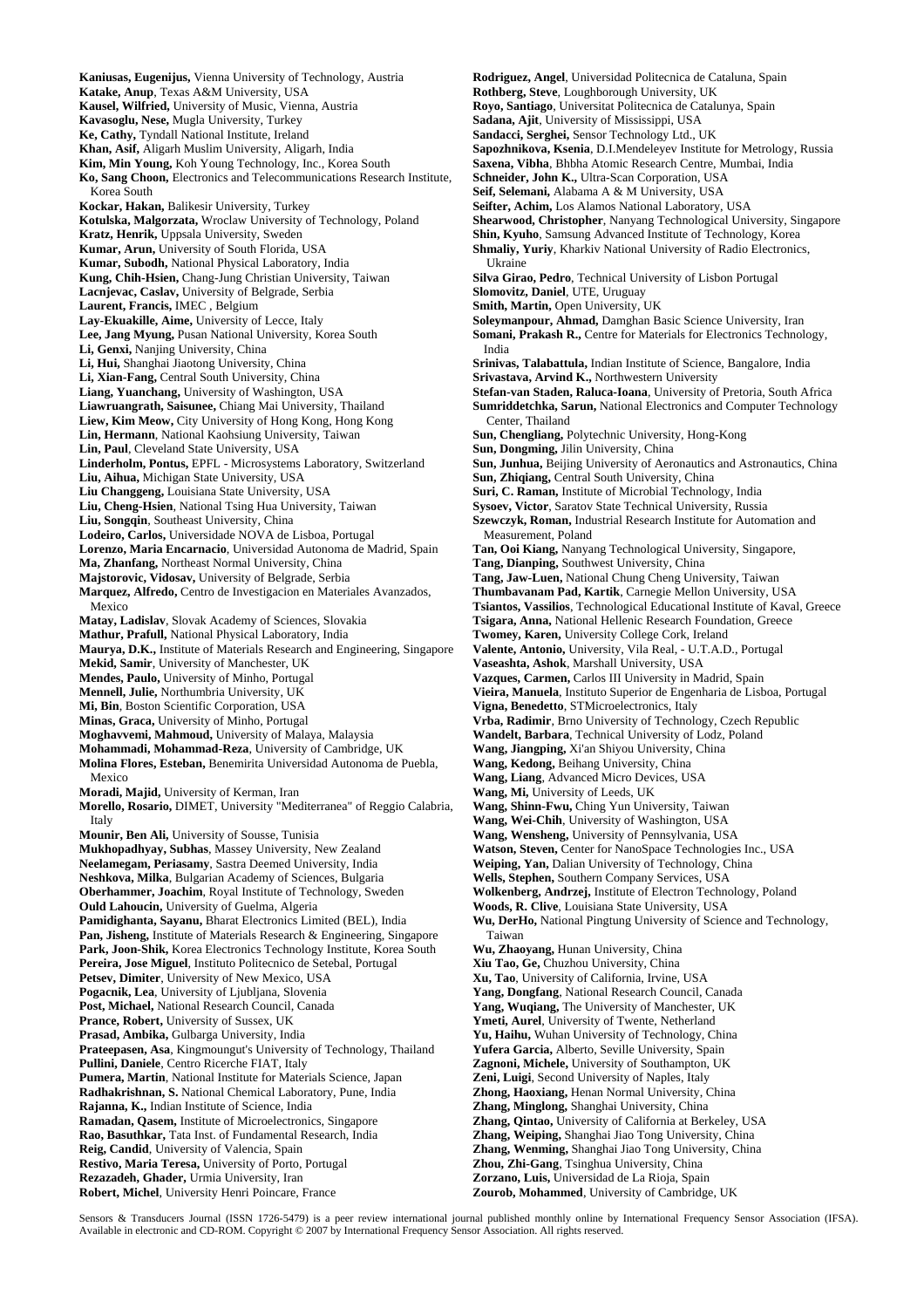

## **Contents**

**Volume 76 Issue 2 February 2007** **www.sensorsportal.com ISSN 1726-5479** 

#### **Research Articles**

| <b>Biosensors: Future Analytical Tools</b>                                                                                                                              | 937  |
|-------------------------------------------------------------------------------------------------------------------------------------------------------------------------|------|
| <b>Advances in Biosensing Methods</b>                                                                                                                                   | 945  |
| Interface Layering Phenomena in Capacitance Detection of DNA with Biochips<br>Sandro Carrara, Frank K. Gürkaynak, Carlotta Guiducci, Claudio Stagni, Luca Benini, Yusuf | 969  |
| A Simple and Sensitive Flow Injection Optical Fibre Biosensor Based on Immobilised<br><b>Enzyme for Monitoring of Pesticides</b>                                        | 978  |
| Design and Characterization of a Solid-State Piezoelectric Transducer Chemical Sensor for<br><b>Chromium Ions Contamination in Water</b>                                | 991  |
| Influence of Liquid Petroleum Gas on the Electrical Parameters of the WO3 Thick Film                                                                                    | 1001 |
| Synthesis, Characterization and Acetone Sensing Properties of Novel Strontium(II)-added<br><b>ZnAI2O4 Composites</b>                                                    |      |
|                                                                                                                                                                         | 1008 |

#### **Short Communication**

| Investigating Solids, Liquids and Gases by Surface Photo-Charge Effect (SPCE) |      |
|-------------------------------------------------------------------------------|------|
|                                                                               | 1018 |

Authors are encouraged to submit article in MS Word (doc) and Acrobat (pdf) formats by e-mail: editor@sensorsportal.com Please visit journal's webpage with preparation instructions: http://www.sensorsportal.com/HTML/DIGEST/Submition.htm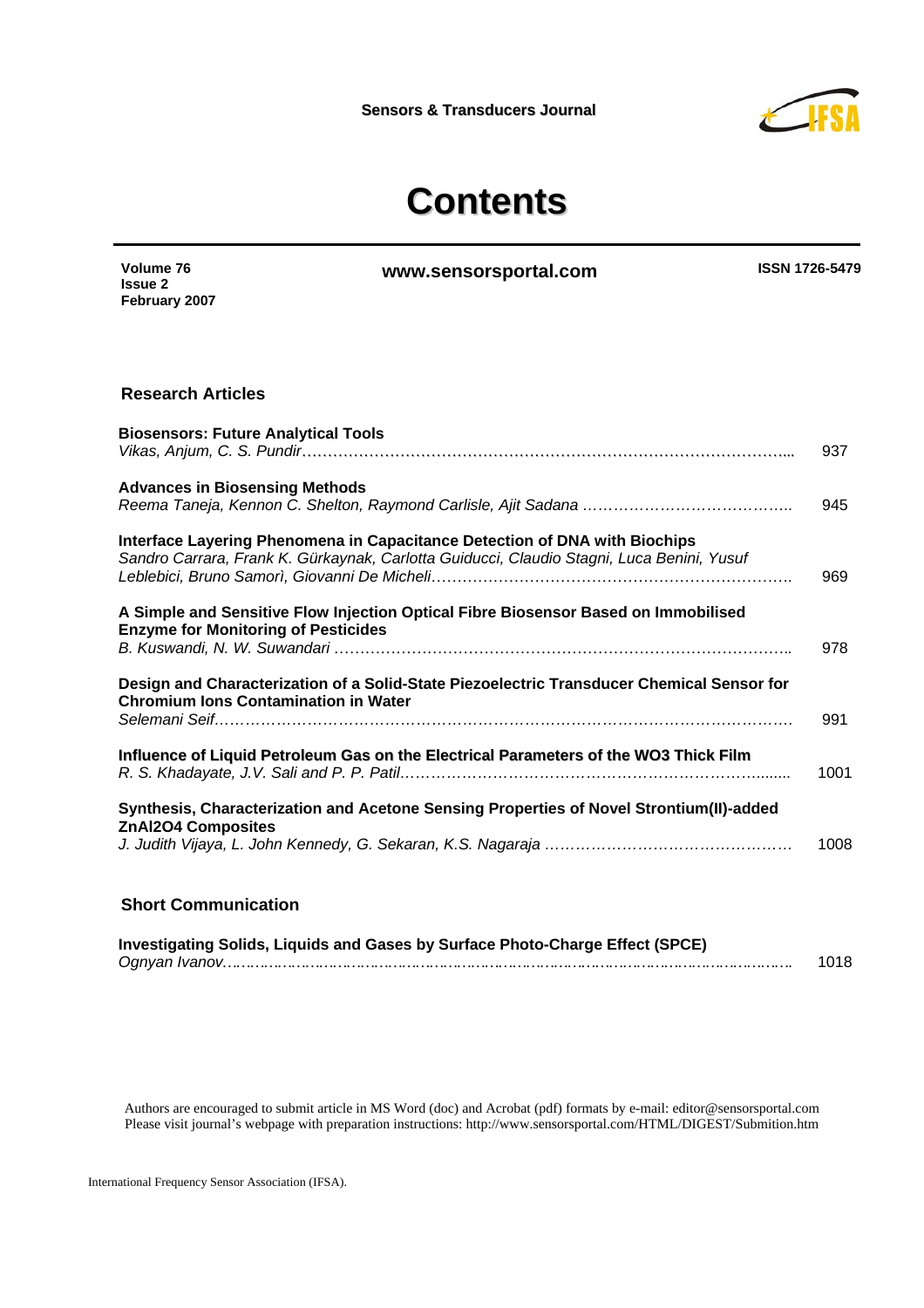

**Sensors & Transducers** 

**ISSN 1726-5479** © 2007 by IFSA *http://www.sensorsportal.com*

### **Interface Layering Phenomena in Capacitance Detection of DNA with Biochips**

#### $\mathbf{S}$ andro Carrara $\mathbf{a}^*$ , Frank **K.** Gürkaynak $\mathbf{b}$ , Carlotta Guiducci $\mathbf{c}$ , Claudio Stagni $\mathbf{c}$ , Luca Benini<sup>c</sup>, Yusuf Leblebici<sup>b</sup>, Bruno Samorìª, Giovanni De Micheli<sup>b</sup>

a Biochemistry Department, University of Bologna, Bologna, Italy <sup>b</sup> Ecole Polytechnique Fédérale de Lausanne, Lausanne, Switzerland<br>
<sup>c</sup> DEIS Department, University of Bologna, Bologna, Italy<br>
<sup>\*</sup>Vie Iracije 48, 40126 Bologna, Phone 120,0512004288, E mail: sandre serrer <sup>\*</sup>Via Irnerio, 48 - 40126 Bologna, Phone. +39 0512094388, E-mail: sandro.carrara@unibo.it

*Received: 2 February 2006 / Accepted: 22 February 2007 / Published: 26 February 2007* 

**Abstract:** Reliable DNA detection is of great importance for the development of the Lab-on-chip technology. The effort of the most recent projects on this field is to integrate all necessary operations, such as sample preparation (mixing, PCR amplification) together with the sensor user for DNA detection. Among the different ways to sense the DNA hybridization, fluorescence based detection has been favored by the market. However, fluorescence based approaches require that the DNA targets are labeled by means of chromophores. As an alternative label-free DNA detection method, capacitance detection was recently proposed by different authors. While this effect has been successfully demonstrated by several groups, the model used for data analysis is far too simple to describe the real behavior of a DNA sensor. The aim of the present paper is to propose a different electrochemical model to describe DNA capacitance detection.

**Keywords:** DNA Biochip, capacitance detection, ion layering, constant phase elements

#### **1. Introduction**

Arrays for gene-based tests, known as DNA microarrays, have drastically changed the way genetic analysis and research are performed, by enabling the user to perform a huge number of analyses in parallel. They are reliable, fast, and powerful. For example, they can test the whole human genome as they achieve densities of a million sites per square centimeter [1]. Moreover, they have also been employed for population genotyping [2] and for cancer predisposition [3]. DNA microarrays, allowing highly parallel and low-cost analysis, exploit the capability to fabricate a large number of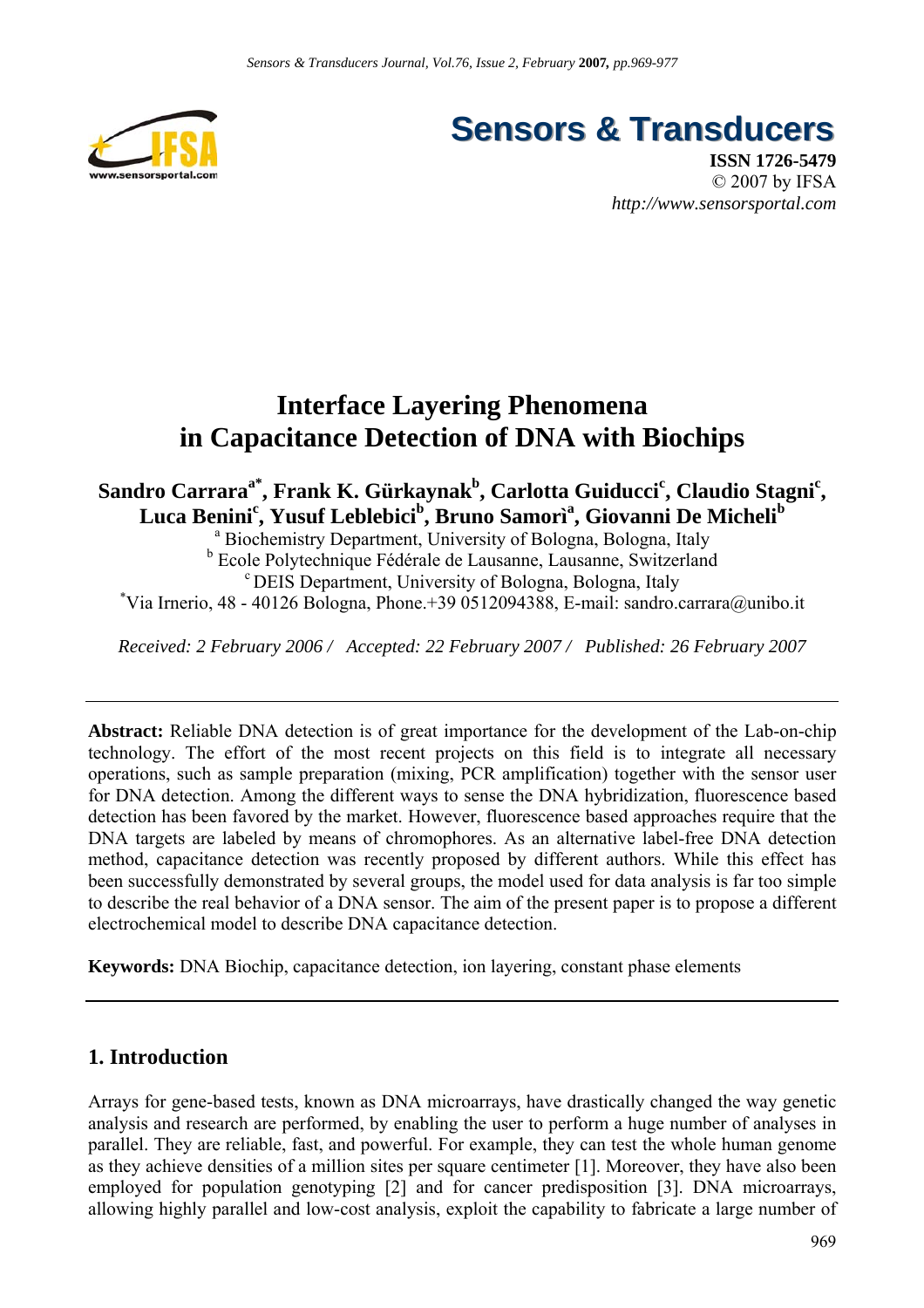miniaturized detection sites on a substrate and to extract information from each of them after exposure to the solution containing the target DNA. Nevertheless, the high cost of the scanner, the sensibility of optical systems and the processing steps needed to label the samples pose critical limits to widespread deployment in point-of-care usage. For these reasons, significant research effort is being devoted to develop devices that are suitable for low-cost mass production, and can be used outside highly specialized laboratories. A solution implementing direct electrical read-out and avoiding labeling of the DNA target molecules would significantly enhance portability while maintaining high-parallelism, as well as on-site sensing and data processing. The use of highly integrated microsystems may provide new diagnostic tools for the point-of-care diagnostics. The main technical advantage of monolithically integrated, fully electronic DNA sensor devices is the capability of signal processing in the direct proximity of the sensor. This results in the highest sensitivity with respect to the transducer signal. Furthermore, modern CMOS fabrication technologies allow the integration of a large number of sensors on a single die requiring only few electrical connections to the outside world, which significantly eases the packaging of the devices. It is, therefore, possible to envision a CMOS based DNA biochip that features a vast array of sensing sites which implement a label-free fully electronic DNA detection technique. In addition, such a biochip may integrate all system blocks required for data post-processing on the same die. In such a system, individual sensors can be independently selected by means of on-chip addressing circuitry, the sensor output can be directly converted by using on-board analog-to-digital converters, and the resulting digital signal can be directly elaborated on the same chip. Such a system can also be enhanced to include other required biotechnology procedures close near the sensing sites such as, DNA amplification by means of PCR. The surfaces of the sensing site are usually made by interdigitated [4] or square [5] gold electrodes and they are bio-modified (functionalized) by covalent binding of single-stranded DNA probes. Among the different approaches used to detect DNA hybridization between probes and a related DNA target, label-free techniques offer significant advantages in terms of costs, since they avoid the expensive reagents and pretreatment steps required to attach labels. Recently, a number of label-free approaches based on mass changes [8] or electrical properties of electrode/solution interfaces induced by DNA hybridization [9] have been proposed. When compared to other detection alternatives, measuring the capacitance is a simple and straightforward solution. The functionalized sensor surface forms a capacitor when exposed to a physiological solution. This capacitance changes when hybridization occurs between complementary target DNA strands in the solution and the probe strands on the sensor surface. The change can be measured by a circuit below the sensor electrode pair. Under proper electrochemical conditions, bio-modified metal interfaces in a saline solution exhibit an almost ideal capacitive behavior. This is the assumption usually considered for gold electrodes modified with short DNA strands immobilized by means of alkanethiol [10, 11] or modified only with alkanethiol [12]. Under this assumption, the electrode/solution interface can be modeled by the equivalent circuit considering just a conventional capacitance as the parameter to be measured. This assumption is usually considered good enough because it has been observed that when a complementary DNA strands bind with the surface probes, the capacitance varies [10]. The explanation is that when the DNA duplex is formed, the solution ions attracted to the polarized metal surface are displaced [10, 11]. This increases the distance between the charge inside the electrode and the ions in the electrolyte, thus decreasing the interface capacitance. However, a more precise characterization of the interface with DNA functionalized gold surface realized on a biochip, has shown quite different behavior with respect to that expected from a conventional capacitor [5]. In this work, based on measurements on an actual biochip, we show that the frequency characterization of gold electrodes functionalized with DNA strands can not be accurately described by a conventional capacitance model and we propose a different electrochemical model that can be used to improve data interpretation in capacitive DNA sensors.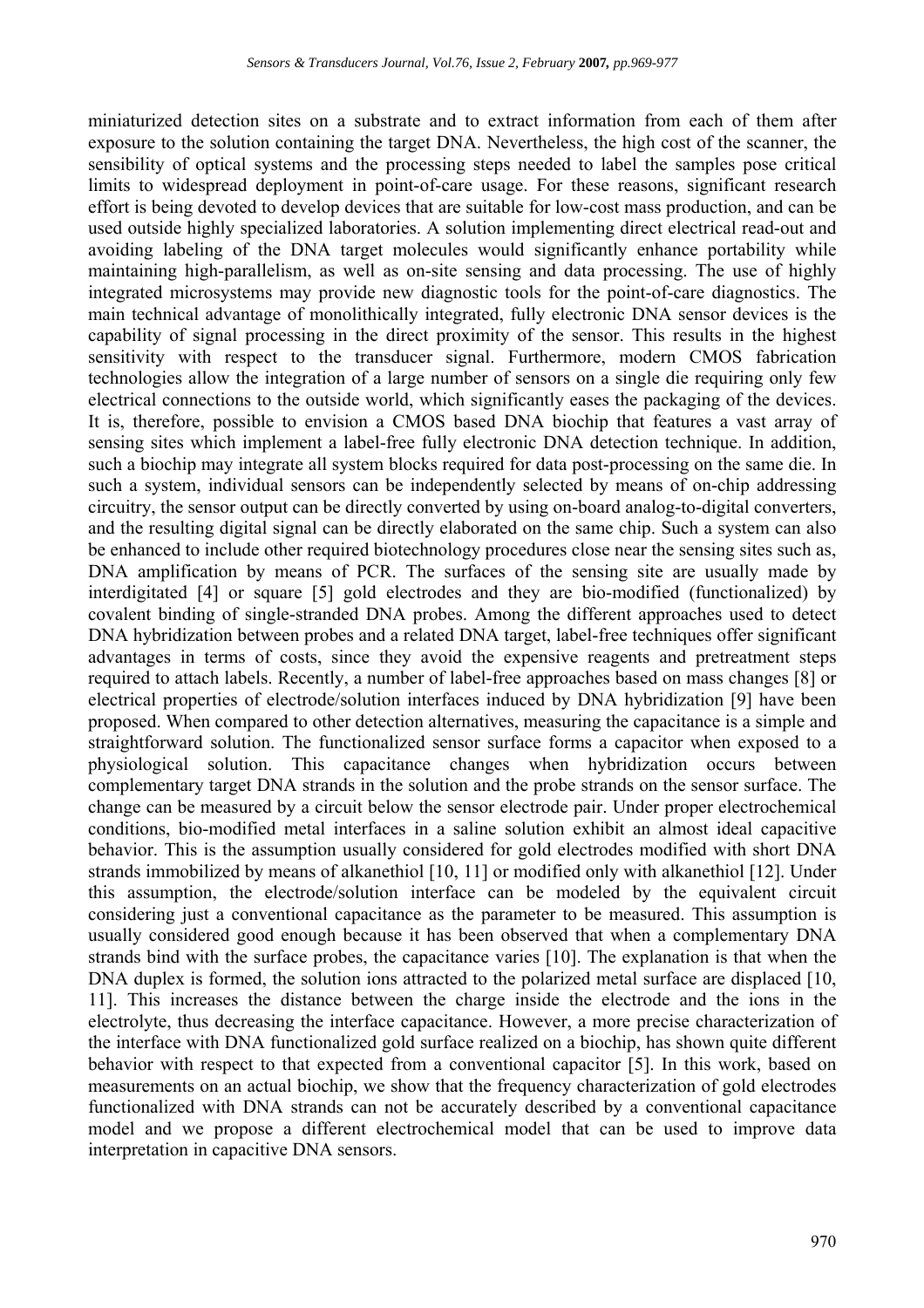#### **2 Materials and Methods**

In this work, measurements were performed on a prototype biochip using gold electrodes on a glass substrate. The gold sensor electrodes were functionalized with DNA single strand molecules having an alkanethiol group in order to obtain a proper DNA probe surface. The DNA hybridization was tested by using complementary and non-complementary single strand target DNA molecules Details of the fabrication, functionalization, and hybridization experiments are reported in the following.

#### **2.1 Chip Fabrication**

The biochip used in this work was fabricated in the clean room facilities at the Center of Micro and Nanotechnologies (CMI) of Ecole Polytechnique Fédérale de Lausanne (EPFL). The biochip was developed as part of a Lab-on-Chip project aimed on investigating cost-effective solutions for DNA sensors. A standard lift-off process is used to pattern the gold electrodes on the glass substrate. To improve adhesion between the substrate and the electrodes first a 20 nm layer of Cromium is deposited, followed by a 200 nm layer of Gold using thermal evaporation.



**Fig. 1.** Layout of the sensing electrodes in the biochip. The rulers show dimensions in  $\mu$ m.

The entire surface is covered by a thick (10µm) layer of SU8 photoresist that acts as a passivation layer. Individual sensor spots are exposed by developing SU8. The chip contains a total of 64 electrode pairs arranged in groups of four electrode pairs. Figure 1 shows one electrode in detail. The two electrodes are separated by 10µm and are surrounded by a third reference electrode. The total sensing area of both sensing electrodes is  $4,800 \mu m^2$ 

#### **2.2 DNA Probe Immobilization**

Prior to measurements the gold electrodes on the biochip have been cleaned by exposing the chip to oxygen plasma for 20 minutes at 200 W. Following this step, single stranded DNA molecules modified with alkanethiol groups were immobilized on the gold electrodes by covalent S-Au bonds (a 3  $\mu$ M DNA 1 M Na<sub>2</sub>HPO<sub>4</sub> solution is spread on the electrode surface for 18 hours). Two different probe molecules of the same length (25-mer) and thiol modified with a chain of 6 carbon atoms as a spacer are bound to different electrodes on the same chip. To this aim, two separate droplets are placed by mean of microliter pipettes to obtain sites which will and will not experience hybridization reaction. Before measurements, the gold surfaces are extensively rinsed with ultra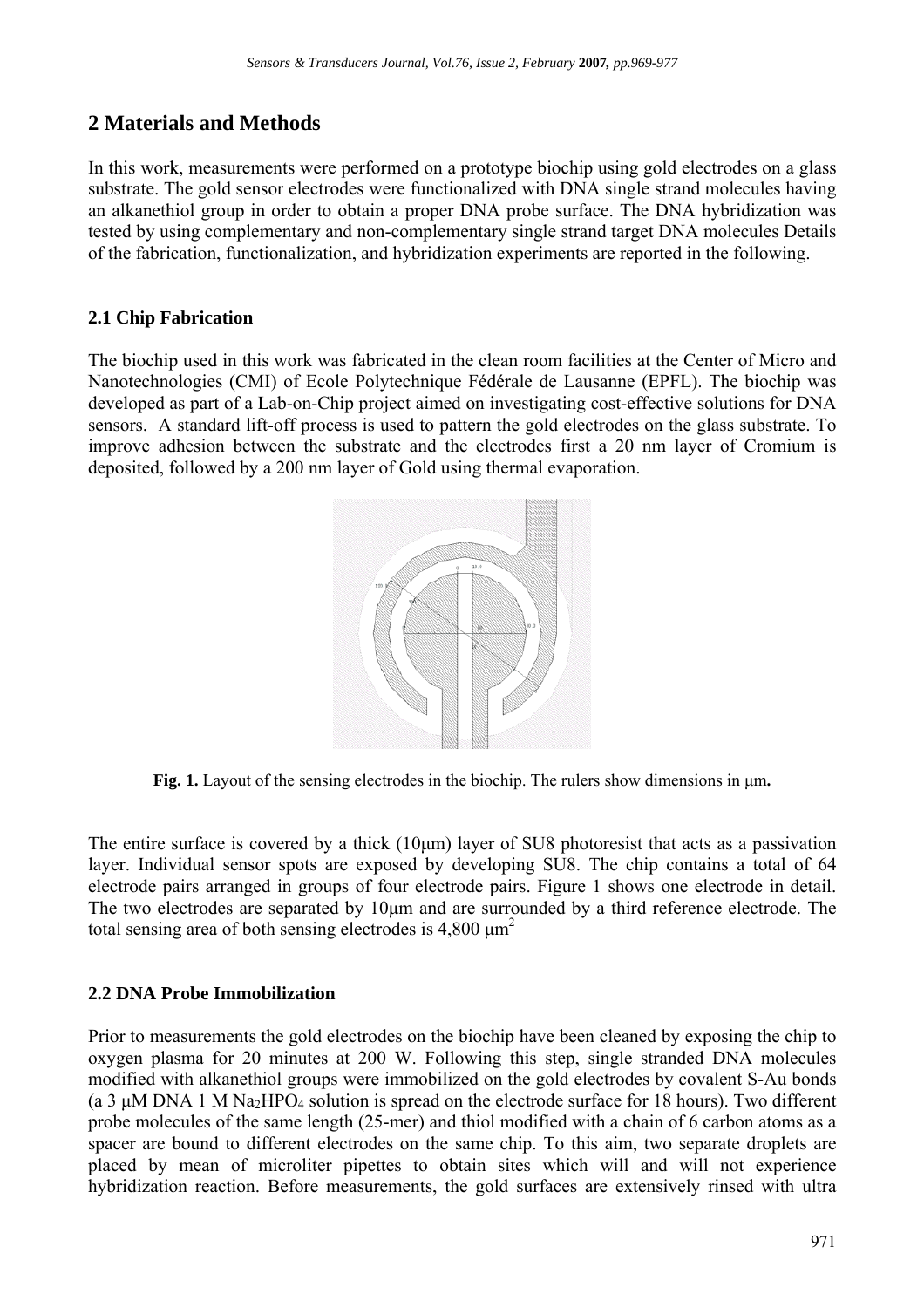pure water to remove molecules that are not covalently bound to the gold electrodes or to the passivation layer of the chip.

#### **2.3 The DNA Target Hybridization**

Target DNA solution (3 µM DNA 30-mer and TE 0, 3 M NaCl pH 7) is heated up to 80◦C, spread on the electrodes and cooled down to room temperature (for about 30 minutes). Finally the sample is rinsed in the same saline solution (TE 0, 3 M NaCl pH 7) in order to remove the unbound DNA target. In order to verify the biological steps previously described, we have performed, in the past, an independent standard optical detection test based on fluorescence molecules bound to DNA molecules [5]. In that case, we have tested the efficiency of the hybridization reaction in the case of complementary and non complementary target molecules: the first one indicates that the 80% of the probes react with target forming the double helix while the second one indicates that less than 10% of probe react with target, demonstrating the good quality of our process.

#### **2.4 DNA Target Detection**

DNA detection is demonstrated by comparing measurements from electrode pairs subjected to the same reaction but with different DNA strands bound on the surface, complementary and non complementary to target molecules, respectively (the latter for negative control). All measurements were performed in the same saline solution used during the hybridization step (TE 1X 0, 3 M NaCl pH 7). Since capacitances exhibit significant mismatches, a measurement after functionalization was performed and these values are used as a reference to be compared with the results obtained after (tentative) hybridization.

#### **2.4 Capacitance Measurements**

A standard Carl Suess prober was used to contact the biochip with two electrical probes. A HP4284A Impedance Meter was used to collect data. The instrument was controlled over the GPIB interface using the Matlab Instrumentation toolbox. The resulting data was transferred into files, that were later parsed using customized Perl scripts to tabulate results and plots were made using gnuplot. The impedance meter can be used to record the impedance in several different configurations. For these measurements two separate configurations were used one after another: by modeling the impedance by a capacitor (*Cs*) and a resistor (*Rs*) in series. In this case, the complex impedance was then calculated as:

$$
Z_s = R_s + \frac{1}{j\omega C_s} = R_s - j\frac{1}{\omega C_s}
$$
 (1)

or by modeling the impedance by a capacitor (*Cp*) and a resistor (*Rp*) in parallel. In this case, the complex impedance was calculated as:

$$
Z_{p} = \left(\frac{1}{R_{p}} + j\omega C_{p}\right)^{-1} = \frac{R_{p}}{1 + j\omega R_{p}C_{p}} = \frac{R_{p}}{1 - \omega^{2}R_{p}^{2}C_{p}^{2}} - j\frac{\omega R_{p}^{2}C_{p}}{1 - \omega^{2}R_{p}^{2}C_{p}^{2}}
$$
(2)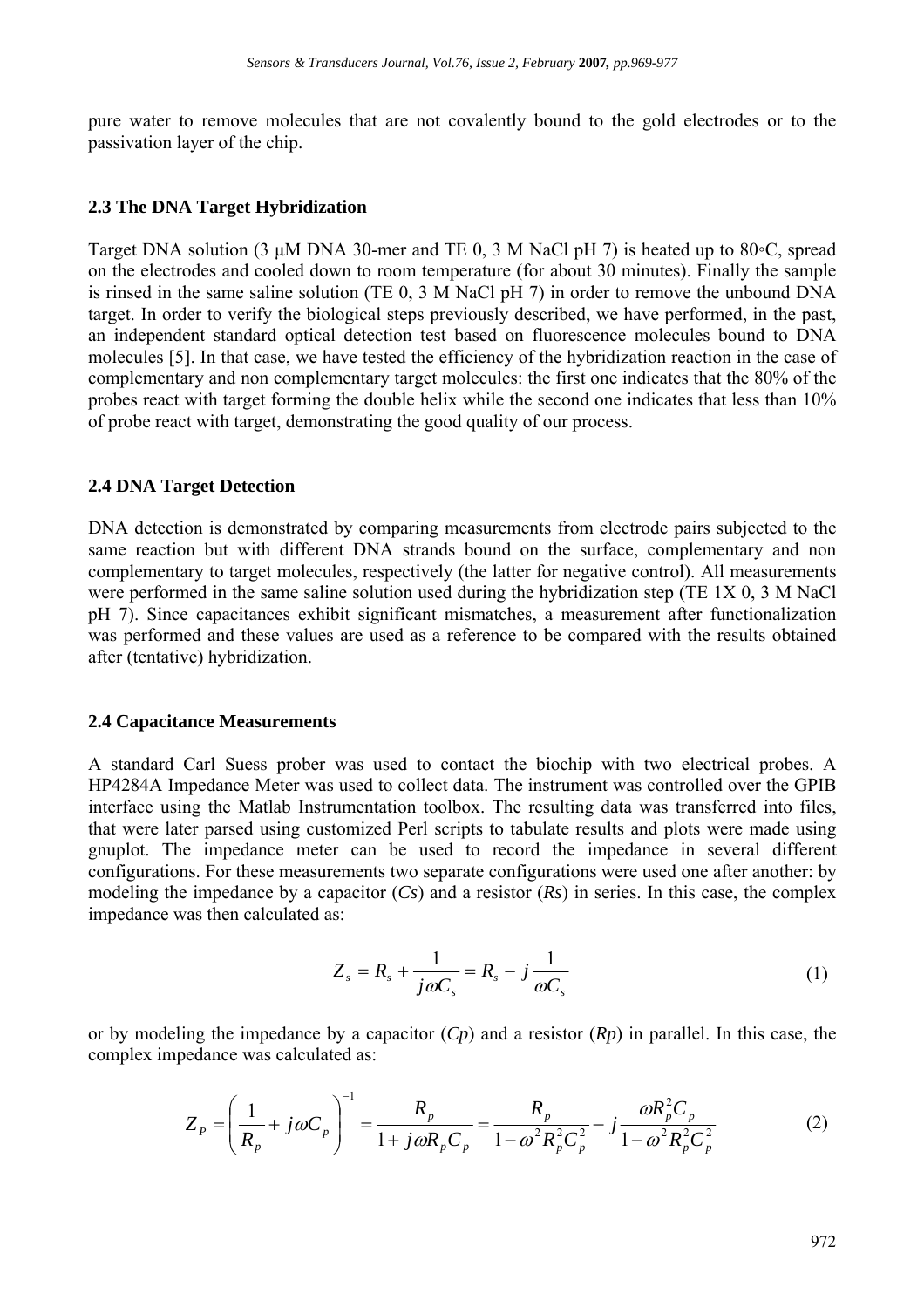A simple Matlab script was used to control the HP4284A. The device was configured to use a potential difference of 50mV, and from 100 Hz to 1 MHz, impedance was sampled 10 times per decade. The integration (aperture) time was kept at MEDIUM. Recording both impedance value pairs took around 32 s. The estimated C values were equivalent by using the parallel or the series capacitance measurements configuration.

#### **3. Results and Discussion**

Data on DNA biochip capacitance measurements are reported in figures 2, 3, and 4. In particular, figure 2 reports the average capacitance trend upon the frequency of 30 different un-functionalized sensing areas. Figure 3 and 4 are, indeed, related to the frequency behavior of the DNA probe and target layers, respectively. Therefore, data in figure 2 is related to the frequency behavior of the bare gold electrodes, while data in figures 3 and 4 are related to the frequency behavior of DNA single strand and double strands layers, respectively. From these figures it is easy to observe that the frequency trend does not follow the generally accepted simple model presented in section 2.4. In particular, the standard simple model uses a conventional capacitor which has a constant frequency behavior while the results in figures 2-4 clearly show a capacitance that decreases with the increasing frequency. It can be seen that data in figures 2, 3, and 4 follows the curve that was obtained by modeling the biochip with the equivalent circuit presented in figure 5 [13].



**Fig. 2.** Average capacitance vs. frequency for the bare electrodes. The bars represent the standard deviation calculated on 30 different biochip sensing areas.



**Fig. 3.** Average capacitance vs. frequency for the DNA probes immobilized on the gold electrodes. The bars represent the standard deviation calculated on 30 different biochip areas.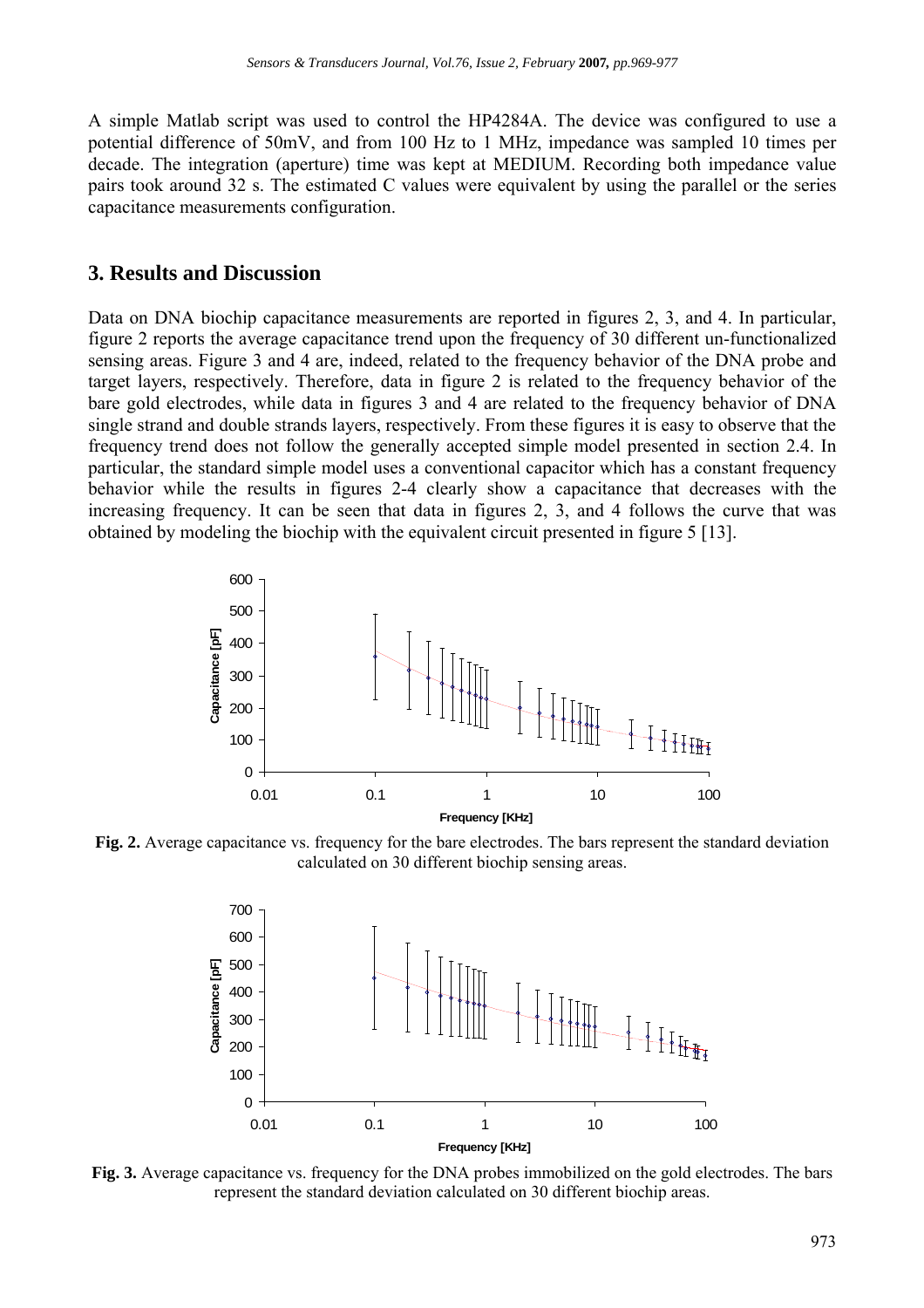

**Fig. 4.** Average capacitance vs. frequency for the DNA target hybridized with the probes. The bars represent the standard deviation calculated on 30 different biochip areas.

Originally this electrochemical model was proposed to describe the interface behavior of thiols coated with gold nanoparticles and the present paper is the first attempt to use it for describing the Capacitive DNA detection.



**Fig. 5.** Electrochemical model including a CPE element to account of the ions layers behavior at the biochip/solution interface.

This model replaces the simple capacitor with a Constant Phase Element (CPE) for describing the behavior of the ion layers at the gold/solution interface. The same model is now proposed for fitting the frequency dependent capacitive behavior of gold plated DNA sensor electrodes used in DNA biochips. In fact, the main idea in capacitive DNA sensors is that the hybridization of DNA on the gold surface changes the ion layering displacement at the interface. However, the measured frequency behavior shows that some ions conduction is occurring by through the DNA layers. Therefore, this new model describes the biochip behavior much better, since the CPE element takes the resistive behavior of the DNA layer in account as well. In fact, figures 3 and 4 show a very good agreement with the model, but a small discrepancy can be observed for a few data points close the frequency of 100 KHz. This phenomenon is present in the case of functionalized chip, and so may be related to the DNA layer behavior. This means that to model the high frequency behavior of the layering phenomenon on the DNA biochip, a more complex model may be considered. For example, a second CPE element may be introduced to describe the interface after the organic layer formation [13]. Note that, the model we propose in this paper is more than sufficient to describe the biochip behavior in the frequency range that we have considered. Therefore in this study we will concentrate on the new electrochemical model that includes only one CPE element, and examine how the changes in the model parameters are correlated with the electrochemical variations of the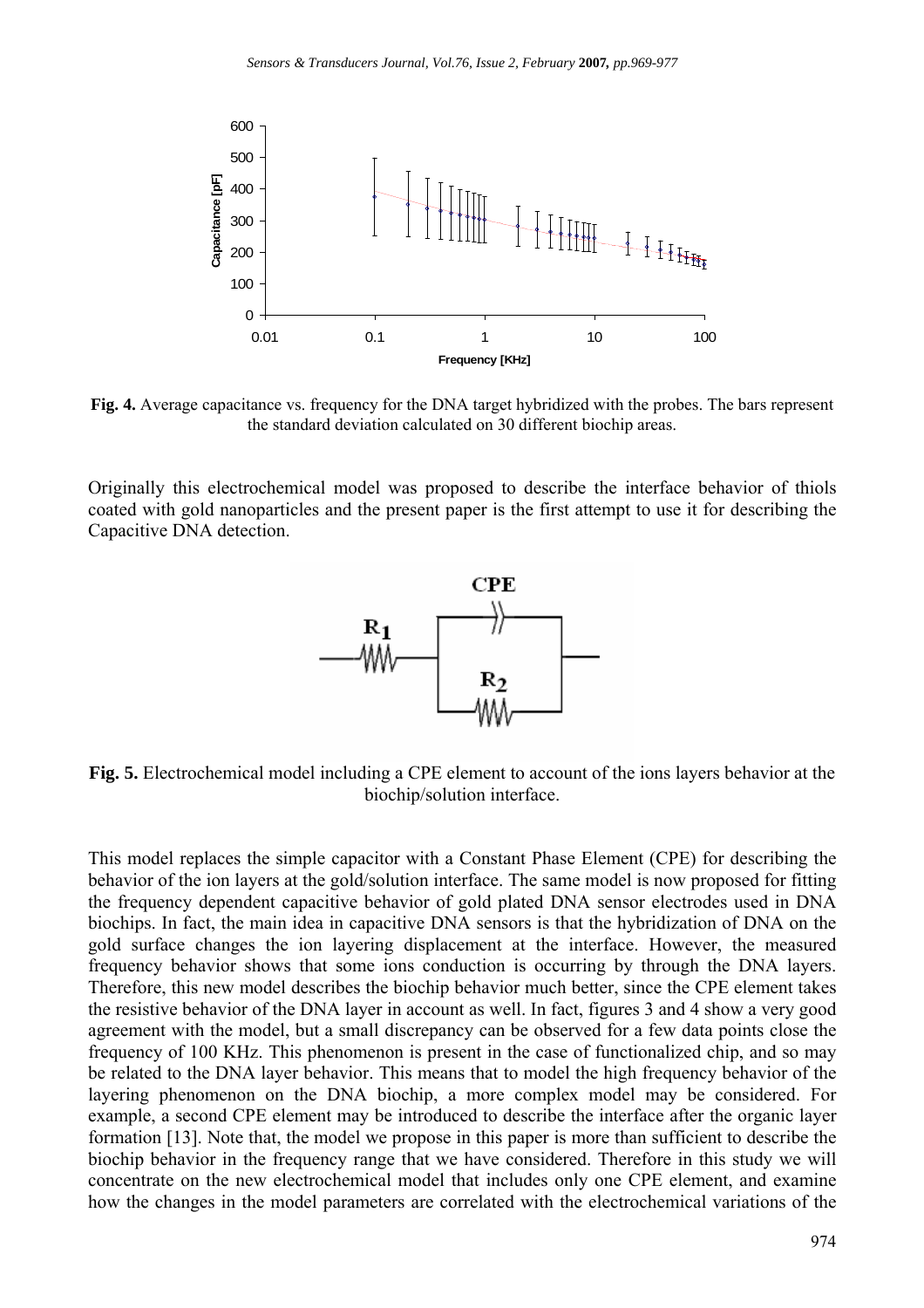interface following DNA immobilization and hybridization. The impedance of the CPE element depends on two fitting parameters,  $C_p$  and $\alpha$ , following the equation given in [14]:

$$
Z_{CPE} = \frac{1}{C_p(j\omega)^{\alpha}} = \frac{1}{\omega^{\alpha}C_p} \sqrt{1 - \alpha^2} - j\frac{1}{\omega^{\alpha}C_p} \alpha
$$
 (3)

Tables 1 and 2 show that, as expected, the *Cp* parameter changes depending on the DNA state on the gold electrodes. However, at the same time, the tables also indicate that the  $\alpha$  parameter is changing as well. Interestingly,  $\alpha$  increases after DNA immobilization on the electrodes. This is an evidence of the increased insulating properties of the gold/solution interface due to the presence of an organic. In practice, the increase of the  $\alpha$  parameter means that the CPE element has become increasingly capacitive.

**Table 1**. Absolute variations of the CPE parameters.

| <b>CPE parameters</b> | Bare electrode | <b>DNA Probes</b> | <b>DNA Target</b> |
|-----------------------|----------------|-------------------|-------------------|
| <b>Cp[pF]</b>         | 706            | 1095              | 950               |
| α                     | በ 775          | 0.867             | 0.885             |

**Table 2.** Relative variations of the CPE parameters.

| <b>CPE parameters</b> | <b>Bare electrode</b> | <b>DNA Probes</b> | <b>DNA Target</b> |
|-----------------------|-----------------------|-------------------|-------------------|
| Cɒ                    | -                     | 55%               | $-13%$            |
| α                     | -                     | 12%               | $2\%$             |

**Table 3.** Absolute variations of the resistance and reactance of the CPE element.

| <b>CPE</b> parameters | <b>Bare electrode</b> | <b>DNA Probes</b> | <b>DNA Target</b> |
|-----------------------|-----------------------|-------------------|-------------------|
| $R(G\Omega)$          | 45                    | 177               |                   |
| $X(G\Omega)$          | 123                   | 837               | 970               |

As reported in table 3, the resistance of CPE is increased accounting for the fact that less of the gold electrode surface has access to the solution ions, due to the presence of the immobilized DNA probes. The reactance is also increased accounting for the presence of DNA probes at the electrode surface, which is an intrinsic charged molecule [9]. This reactance is further increased after the target hybridization. The target is entering the free space between the DNA probe molecules and therefore thereby increases the insulating behavior of the double strand DNA monolayer. At the same time, the value of the *Cp* parameter changes as a result of the functionalization of the biochip. Its relative variation, presented in table 2, provides us information on the interface spacing. Moreover, the decreasing of the *Cp* value during the target hybridization is a confirmation that the layering ions are moved away from the gold surface due to longer double stranded DNA molecular chains. The variation of the  $\alpha$  parameter suggests that the dynamic movement of ions into the DNA layer has to be considered as well.

Another observation from the data in table 3 is that the reactance is increasing during DNA hybridization while the resistance remains practically constant. This shows us that the movements of ions are not significantly affected by the formation of DNA double strands, unlike in the case of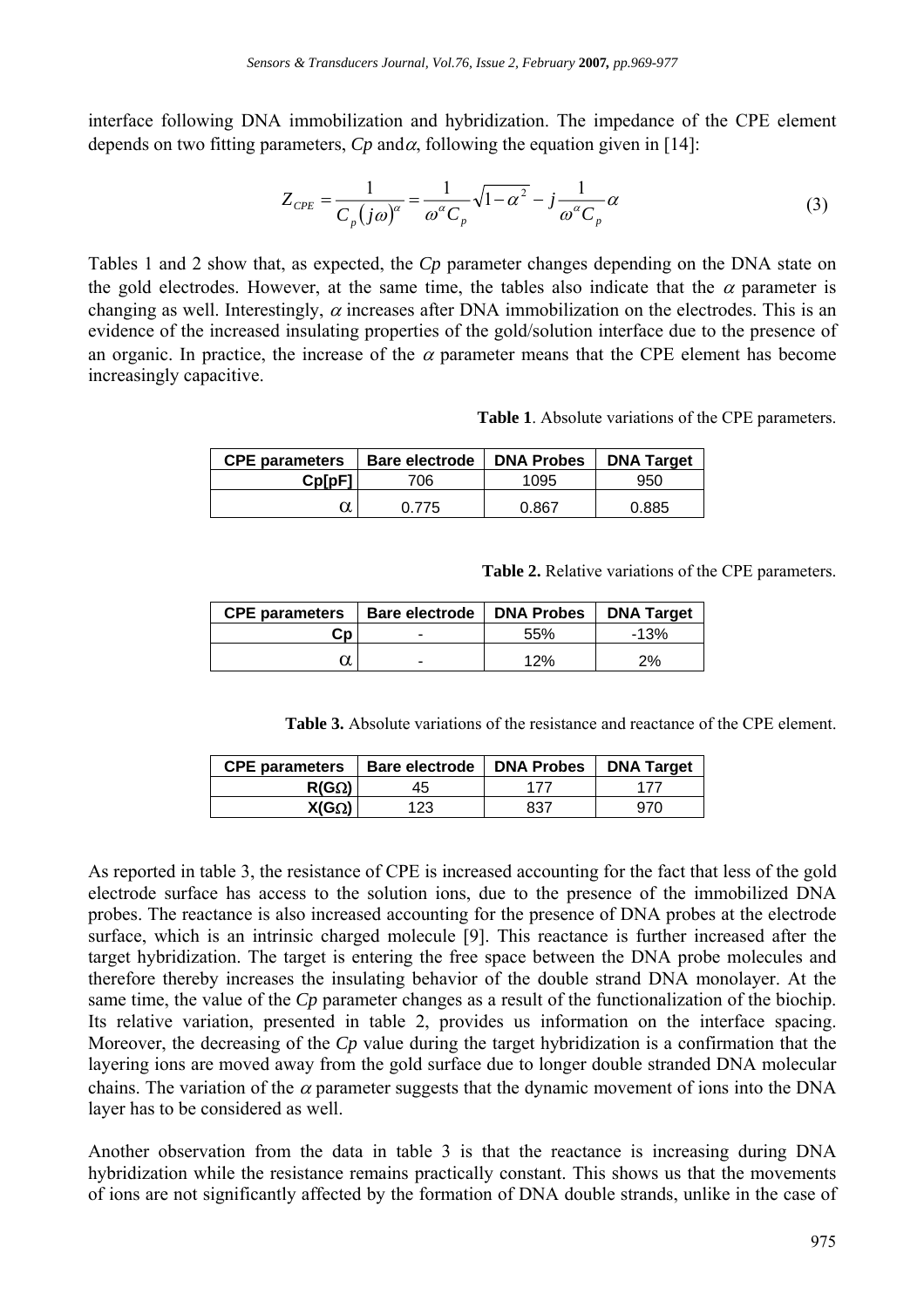functionalized single strand DNA molecules on gold electrodes where a large increase in resistance is observed. Therefore, the increase in reactance confirms that the DNA capacitance detection is due to differently displaced ions after the hybridization, while the constancy in the resistance shows that the formation of double strand DNA molecules does not reduce the number of conductive paths through the organic layer for the ions in the solution.

#### **Conclusions**

The aim of this paper was to identify a proper model that can be applied to DNA sensing biochips using capacitance measurements. It was shown that the presented model was able to accurately describe the frequency dependent capacitance characteristics obtained from actual measurements from biochips. The new model introduces two different fitting parameters and enhances the widely employed simple capacitive model significantly. These two parameters model the displacement and the movements of layering ions at the electrode/solution interface, as due to different states of DNA on the sensing electrodes of a biochip. The model not only describes the insulating properties of the DNA layer, but also describes its conducting behavior. Moreover, this model also accounts for the right frequency behavior of the DNA biochip. Further improvements of the present work will be focused on reducing the standard deviation measured in single capacitance measurements per fixed frequency. In particular, this goal will be achieved by following slightly different immobilization techniques, namely by using three-glycole thiols, which have already been considered in protein biosensors using Surface Plasmon Resonance detection [15], or by modifying other repelling lipoates [16]. In both cases, the aim will be to improve the ideal capacitive behavior of the gold surface.

#### **Acknowledgments**

SC Thanks Inger Vikholm-Lundin for useful discussions on gold functionalization to improve the Capacitance DNA detection. Ashutosh Gupta is also acknowledged for his help in the chip fabrication.

#### **References**

- [1]. G. C. Kennedy, H. Matsuzaki, S. Dong, W.-M. Liu, J. Huang, G. Liu, X. Su, M. Cao, W. Chen, J. Zhang, W. Liu, G. Yang, X. Di, T. Ryder, Z. He, U. Surti, M. S. Phillips, M. T. Boyce-Jacino, S. P. A. Fodor, and K. W. Jones, "Large-scale genotyping of complex DNA," *Nature Biotechnology*, Vol. 21, No. 10, pp. 1233–1237, 2003.
- [2]. S. Mouterau, R. Narwa, C. Matheron, N. Vongmany, E. Simon, and M. Goossens, "An improved electronic microarray-based diagnostic assay for identification of MEF mutations," Human Mutation, Vol. 23, No. 6, pp. 621–628, 2004.
- [3]. P. K. Riggs, J. M. Angel, E. L. Abel, and J. Digiovanni, "Differential gene expression in epidermis of mice sensitive and resistant to phorbol ester skin promotion," Molecular Carcinogenesis, Vol. 44, No. 2, pp. 122–136, 2005.
- [4]. F. Hoffmann, A. Frey, B. Holzapfl, M. Schienle, C. Paulus, P. Schindler-Bauer, D. Kuhlmeier, J. Krause, E. Hintsche, Nebling, J.Albers, W. Gumbrecht, K. Plehnert, G. Eckstein, and R. Thewes, "Fully electronic DNA detection on a CMOS chip: device and process issues," in IEDM Tech. Dig., 2002, pp. 488–491.
- [5]. Claudio Stagni, Carlotta Guiducci, Luca Benini, Bruno Riccò, Sandro Carrara, Bruno Samorì, Christian Paulus, Meinrad Schienle, Roland Thewes: "A Fully-Electronic Label-Free DNA sensor Chip", IEEE Sensor Journal, (in press).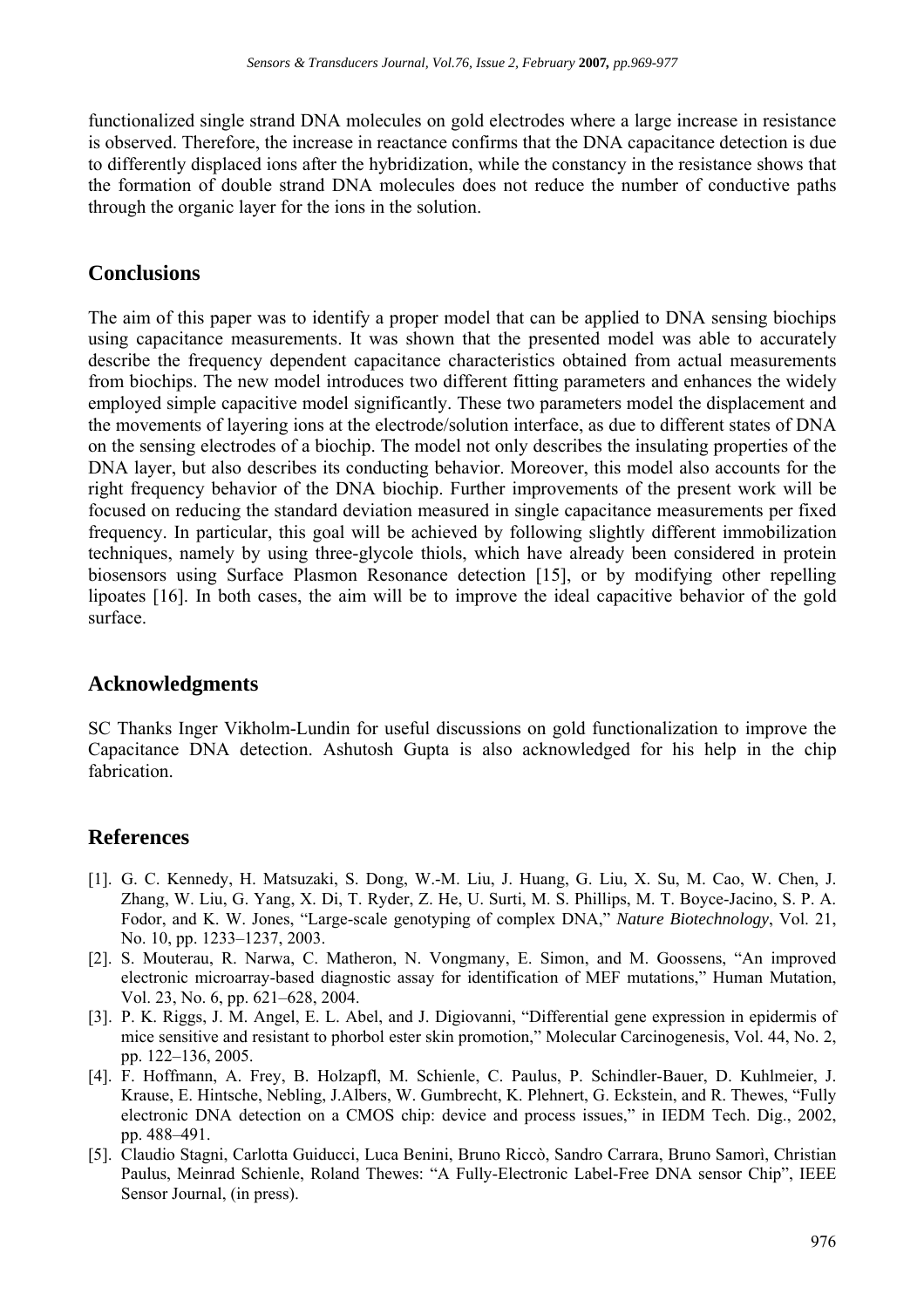- [6]. R. Gabl, E. Green, M. Schreiter, H. D. Feucht, H. Zeininger, R. Primig, and D. Pitzer, "Novel integrated FBAR sensors: a universal platform for bio- and gas detection," in Proc. IEEE Sensors, 2003, Vol. 2, pp. 1184–1188.
- [7]. R. Brederlow, S. Zauner, A. L. Scholtz, K. Aufinger, W. Simburger, C. Paulus, A. Martin, M. Fritz, H.- J. Timme, H. Heiss, S. Marksteiner, L. Elbrecht, R. Aigner, and R. Thewes, "Biochemical sensors based on bulk acoustic wave resonators," in IEDM Tech. Dig., 2003, pp. 992–994.
- [8]. K.-U. Kirstein, Y. Li, M. Zimmermann, C. Vancura, T. Volden, W. H. Song, and J. Lichtenberg, "Cantilever-based biosensors in CMOS technology," in Proc. DATE'05, 2005, Vol. 2, pp. 210–214.
- [9]. J. Fritz, E. B. Cooper, S. Gaudet, P. K. Sorger, and S. R. Manalis, "Electronic detection of DNA by its intrinsic molecular charge," Proc. National Academy of Science, Vol. 99, No. 8, pp. 14142–14146, 2000.
- [10].C. Berggren, P. Stalhandske, J. Brundell, and G. Johansson, "A feasibility study of a capacitive biosensor for direct detection of DNA hybridization," Electroanalysis, Vol. 11, No. 3, pp. 156–160, 1999.
- [11]. C. Guiducci, C. Stagni, G. Zuccheri, A. Bogliolo, L. Benini, B. Samorí, and B. Riccó, "DNA detection by integrable electronics," Biosensors and Bioelectronics, Vol. 19, No. 8, pp. 781–787, 2004.
- [12]. R. P. Janek, W. R. Fawcett, and A. Ulman, "Impedance spectroscopy of self-assembled monolayers on Au(111): Evidence for complex double layer structure in aqueous NaClO at the potential of zero charge," J. Phys. Chem. B, Vol. 101, pp. 8550–8558, 1997.
- [13].J.F. Hicks, F.P. Zamborini, R.W. Murray, "Dynamics of Electron Transfer between Electrodes and Monolayers of Nnaoparticles", J. Phys. Chem, B 106 (2002) 7751-7757.
- [14].Carrara S, Bavastrello V, Ricci D., Stura E, Nicolini C: "Improved nanocomposite materials for biosensor applications investigated by Impedance Spectroscopy", Sensors and Actuators B: Chemicals, 109, 221-226, 2005.
- [15]. R.G. Chapman, E. Ostuni, Lin Yan, G.M. Whitesides, "Preparation of Mixed Self-Assembled Monolayers (SAMs) That Resist Adsorption of Proteins Using the Reaction of Amines with a SAM That Presents Interchain Carboxylic Anhydride Groups", Langmuir 16 (2000) 6927-6936.
- [16]. K. Tappura, I. Vikholm-Lundin, W.M. Albers, "Lipoate-based imprinted self-assembled molecular thin films for biosensor applications", Biosensors and Bioelectronics, 22 (2007), 912-919.

 $\overline{\phantom{a}}$  , where  $\overline{\phantom{a}}$  , where  $\overline{\phantom{a}}$ 

2007 Copyright ©, International Frequency Sensor Association (IFSA). All rights reserved. (http://www.sensorsportal.com)

**Sensors & Transducers Journal 2006** on CD

ISSN 1726-5479

11 Issues, 64-74 Volumes

Order online: http://www.sensorsportal.com/HTML/DIGEST/Journal CD 2006.htm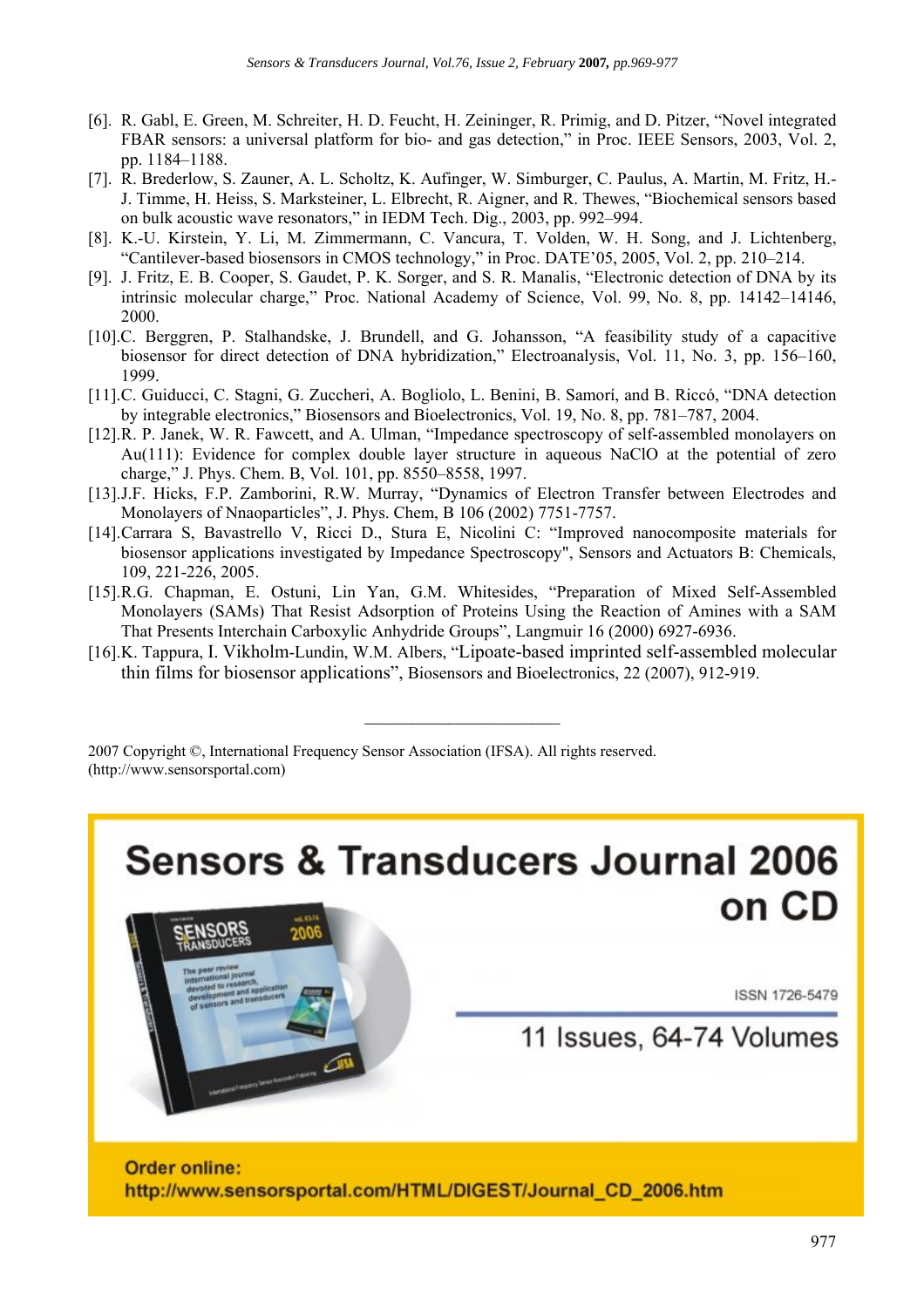

### **Guide for Contributors**

#### **Aims and Scope**

*Sensors & Transducers Journal (ISSN 1726- 5479)* provides an advanced forum for the science and technology of physical, chemical sensors and biosensors. It publishes state-of-the-art reviews, regular research and application specific papers, short notes, letters to Editor and sensors related books reviews as well as academic, practical and commercial information of interest to its readership. Because it is an open access, peer review international journal, papers rapidly published in *Sensors & Transducers Journal* will receive a very high publicity. The journal is published monthly as twelve issues per annual by International Frequency Association (IFSA). In additional, some special sponsored and conference issues published annually.

#### **Topics Covered**

Contributions are invited on all aspects of research, development and application of the science and technology of sensors, transducers and sensor instrumentations. Topics include, but are not restricted to:

- Physical, chemical and biosensors;
- Digital, frequency, period, duty-cycle, time interval, PWM, pulse number output sensors and transducers;
- Theory, principles, effects, design, standardization and modeling;
- Smart sensors and systems;
- Sensor instrumentation:
- Virtual instruments;
- Sensors interfaces, buses and networks;
- Signal processing;
- Frequency (period, duty-cycle)-to-digital converters, ADC;
- Technologies and materials;
- Nanosensors;
- Microsystems;
- Applications.

#### **Submission of papers**

Articles should be written in English. Authors are invited to submit by e-mail editor@sensorsportal.com 4-12 pages article (including abstract, illustrations (color or grayscale), photos and references) in both: MS Word (doc) and Acrobat (pdf) formats. Detailed preparation instructions, paper example and template of manuscript are available from the journal's webpage: http://www.sensorsportal.com/HTML/DIGEST/Submition.htm Authors must follow the instructions strictly when submitting their manuscripts.

#### **Advertising Information**

Advertising orders and enquires may be sent to sales@sensorsportal.com Please download also our media kit: http://www.sensorsportal.com/DOWNLOADS/Media\_Kit\_2007.PDF